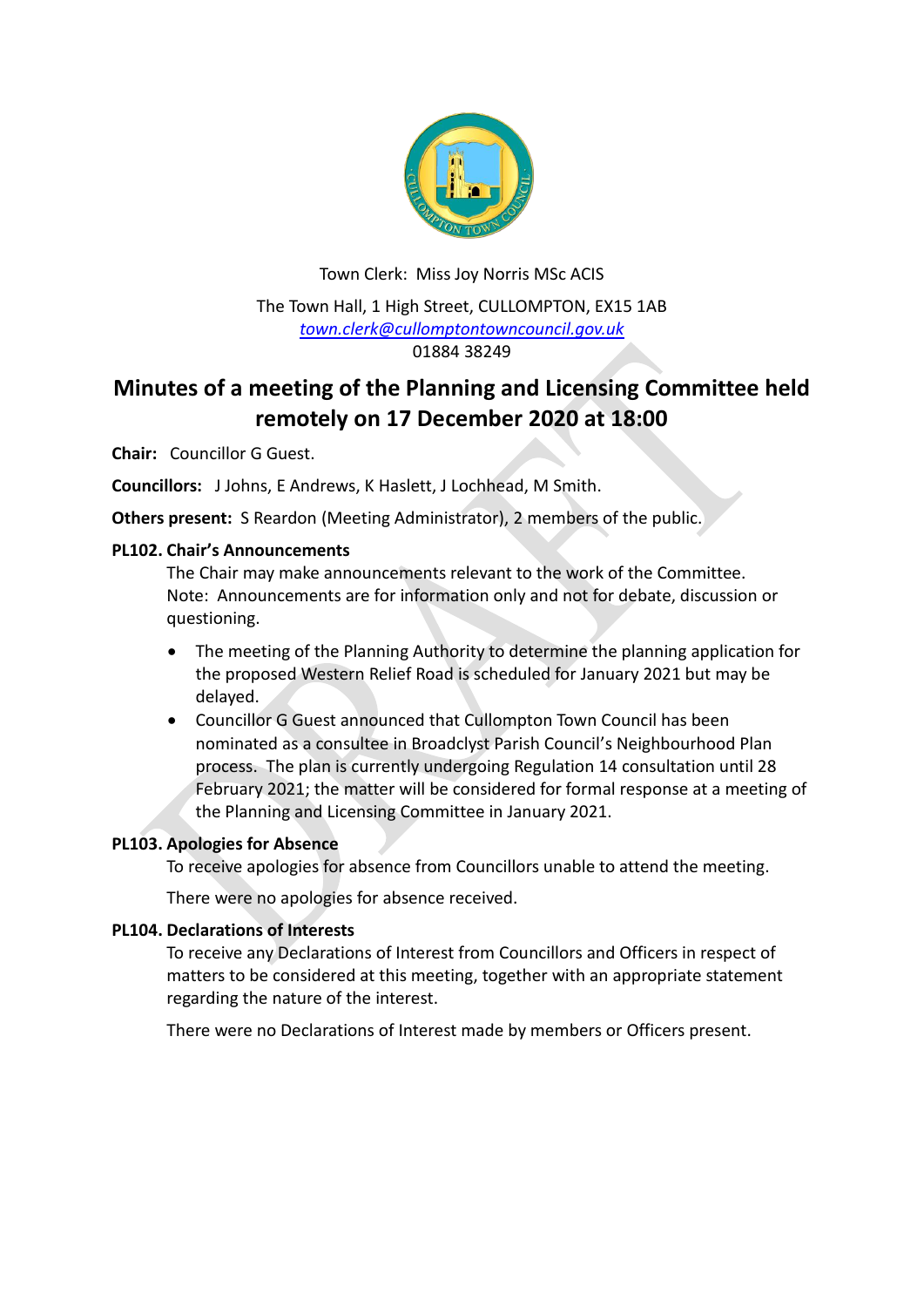#### **PL105. Public Participation**

15 minutes is set aside at the beginning of the meeting to enable members of the public to raise matters which are relevant to the work of the Committee. Up to 3 minutes is allowed for each question. It may not be possible to reply straightaway and the question may only be noted and a written response sent at a later date.

The members of the public present had nothing to say.

### **PL106. Planning Matters**

To consider and make comment on the proposal for Clyst Valley Regional Park within East Devon District Council extending from Bishop's Court parkland to Killerton House, Cranbrook Country Park and including Ashclyst Forest.

Councillor G Guest introduced the concept of the Clyst Valley Regional Park and felt that, as the park is close by the boundary of Cullompton Parish, the council should have a view. The content of the proposal may inform the embryonic plans for a similar park to form part of the Cullompton Eastern Extension/Garden Village Initiative. In company with the master plan document, there is a questionnaire (Appendix A) that is required to be completed online as follows:

- 1. Vision and Values:
	- Would EDDC be prepared to work with MDDC to provide links from the Regional Park to Cullompton and beyond?
	- There was a question concerning the availability of land and negotiations with local landowners for any new foot and cycle ways to be created.
	- Admirable vision overall and would provide an ideal opportunity to cycle off road to a work place in Exeter; connections to Cullompton and Willand (including the SusTrans route to Tiverton Parkway rail station).
	- A cycle path from Exeter, through Poltimore, Ashclyst and the GVI would be an excellent addition to the area.
- 2. All the objectives of the masterplan were agreed.
- 3. Discussion around improving the viability the flood plain along the Clyst and Culm whilst making it more useful land. It was reiterated the need for all paths and gates to be wheelchair and mobility scooter friendly; there is also a need for places to rest.It was noted that several Parish and Town Councils, including Chagford and Barnstaple, have established grounds maintenance companies as a mechanism to fund and carry out the maintenance of green spaces in new housing developments; long-term funding and maintenance of a project on the scale of the Clyst Valley Regional Park is a cause for concern.
- 4. Funding: Tend to agree. Whatever funding structure is adopted, it needs to be sustainable in the long term. The council is aware that, should Mid Devon District Council and Cullompton collaborate in this project, additional funding will be required.
- 5. It was noted that the DeFRA funding model is changing, moving away from an acreage model and toward funding land management projects such as higher level water retention and the planting of woodlands, in particular Willow and orchards. Tree can be a source of grant funding dependent on their species